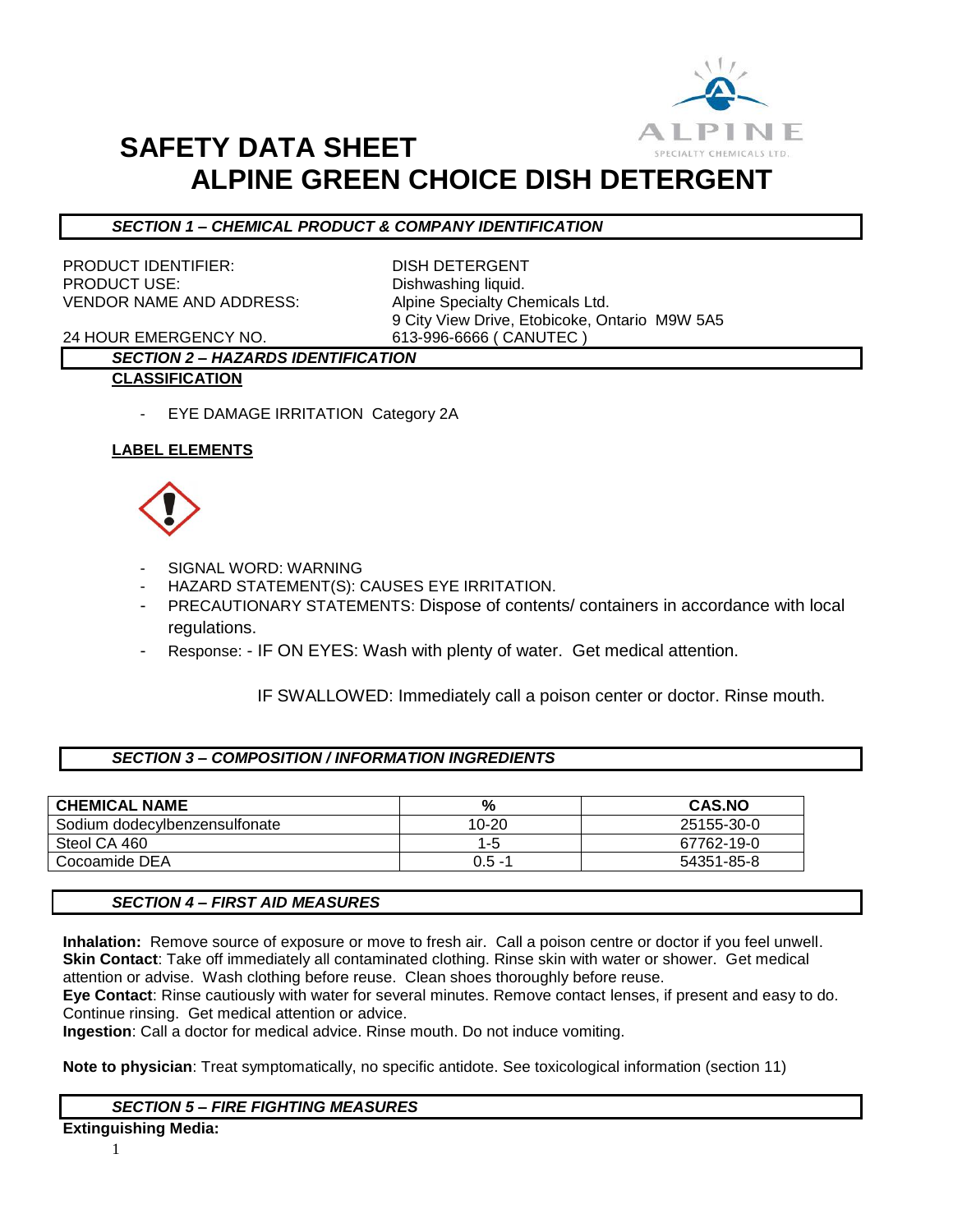# **SAFETY DATA SHEET ALPINE GREEN CHOICE DISH DETERGENT**

**Suitable Extinguishing Media:** Use water spray, fog or foam.

**Unsuitable Extinguishing Media:** None known

 **Specific hazards arising from the product:** Not known.

**Hazardous thermal decomposition products:** Decomposition products may include the following materials: carbon dioxide and carbon monoxide.

**Advice for fire-fighters:** Not available.

*SECTION 6 – ACCIDENTAL RELEASE MEASURES*

**Personal precautions, protective equipment and emergency procedures:**

Wear suitable protective clothing. Wear eye/face protection.

**Environmental precautions:** Avoid contact of large amounts of spilled material and runoff with soil and surface waterways.

**Methods and materials for containment and cleaning up**: Use a water rinse for final clean-up.

*SECTION 7 – HANDLING AND STORAGE*

**Precautions for safe handling**: Ventilate adequately, otherwise wear an appropriate breathing apparatus. Avoid contact with eyes, skin or clothing. Wash thoroughly after handling.

**Storage Procedures**: Keep containers closed when not in use. Do not freeze. Store between the following temperatures: 5 to 40°C.

## *SECTION 8 – EXPOSURE CONTROLS/PERSONAL PROTECTION*

|                                  | ACGIH             |             | <b>OSHA PEL</b> |         | AIHA WEEL  |                     |
|----------------------------------|-------------------|-------------|-----------------|---------|------------|---------------------|
|                                  |                   |             |                 |         |            |                     |
|                                  | TLV               |             |                 |         |            |                     |
| <b>CHEMICAL NAME</b>             | TWA               | <b>STEL</b> | TWA             | Ceiling | 8 hour TWA | Short term TWA<br>© |
| Diethanolamine (CAS<br>111-42-2) | mg/m <sup>3</sup> | $250$ ppm   | $200$ ppm       |         |            |                     |

ACGIH= American Conference of Governmental Industrial Hygienists. TLV = Threshold Limit Value. TWA = Timeweighted Average. STEL = Short-term Exposure Limit OSHA = US Occupational Safety and Health Administration. PEL = Permissible Exposure Limits. AIHA = AIHA Guideline Foundation. WEEL = Workplace Environmental Exposure Limit.

**Appropriate Engineering Control**: Good general ventilation should be sufficient to control worker exposure to airborne contaminants.

#### **Individual Protection Measure:**

**Eye/Face Protection:** Do not get into eyes. Wear chemical safety goggles.

**Skin Protection:** No known effect after skin contact. Rinse with water.

**Respiratory protection**: Not required

**Inhalation:** No special measures required. Treat symptomatically.

## *SECTION 9 – PHYSICAL AND CHEMICAL PROPERTIES*

Appearance: Liquid, colourless.

**Odour:** Odourless.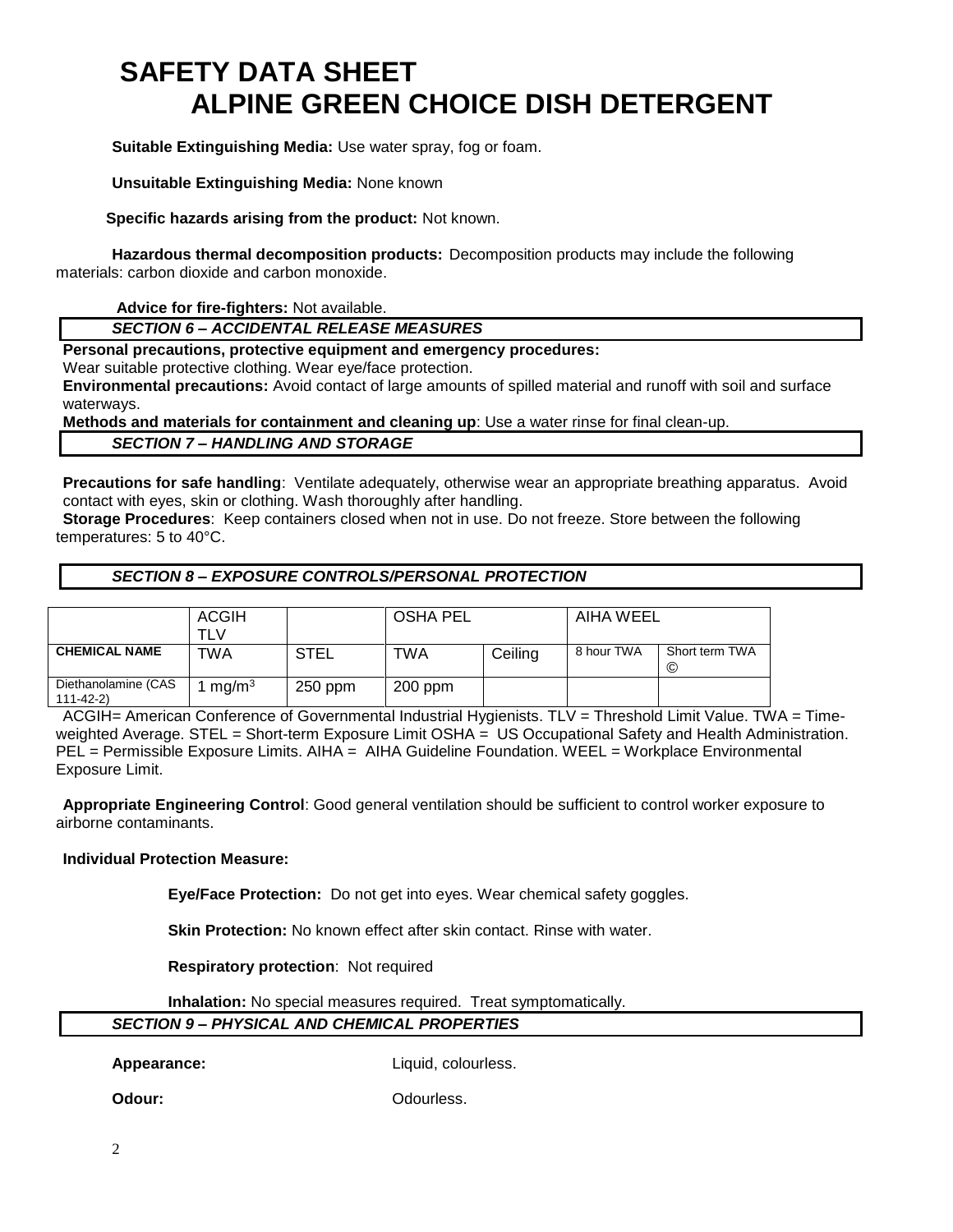## **SAFETY DATA SHEET ALPINE GREEN CHOICE DISH DETERGENT**

| pH :                                                         | $7(100\%)$                                    |
|--------------------------------------------------------------|-----------------------------------------------|
| <b>Melting Point:</b>                                        | Not available                                 |
| <b>Boiling point:</b>                                        | > 100 °C                                      |
| <b>Flash Point:</b><br>Vapour pressure:                      | Not available<br>Not available                |
| Vapour density:<br><b>Evaporation Rate:</b>                  | Not available<br>Not available                |
| <b>Flammability:</b>                                         | Not available                                 |
| <b>Explosive Limit:</b><br>Lower flammable/explosive limit:  | Not available<br>Not available                |
| Upper flammable/explosive limit:<br><b>Relative Density:</b> | Not available<br>Approx. = $1$ (Water = $1$ ) |
| <b>Viscosity:</b>                                            | Not available                                 |
| <b>Solubility in water:</b>                                  | Soluble                                       |
| <b>Auto ignition temperature</b>                             | Not available                                 |

**Partition coefficient - n-octanol/water:** Not available

| Decomposition temperature:        | Not available SECTION 10 - STABILITY AND REACTIVITY |
|-----------------------------------|-----------------------------------------------------|
| STABILITY:                        | Stable                                              |
| INCOMPATIBILITY:                  | None                                                |
| HAZARDOUS DECOMPOSITION PRODUCTS: | None                                                |
| HAZARDOUS POLYMERIZATION:         | Will not occur.                                     |
| CONDITIONS TO AVOID:              | No specific data.                                   |
|                                   |                                                     |

## *SECTION 11 – TOXICOLOGICAL INFORMATION*

| <b>Chemical Name</b>          | <b>LC50</b> | <b>LD50 Oral rat</b> | rabbit)<br>LD50'<br>dermal |
|-------------------------------|-------------|----------------------|----------------------------|
| Diethanolamine (CAS 111-42-2) |             | >5a/ka               | a/ko                       |
|                               |             |                      |                            |
|                               |             |                      |                            |

**Routes of exposure:** Skin contact, Eye contact, Ingestion.

**Eye contact**: Material may cause irritation. **Skin contact**. Not known. **Inhalation**: No specific data. **Acute toxicity**:

**Eye contact:** Causes eye irritation.

**Skin contact: Not known.** 

**Inhalation:** Not known significant effects**.**